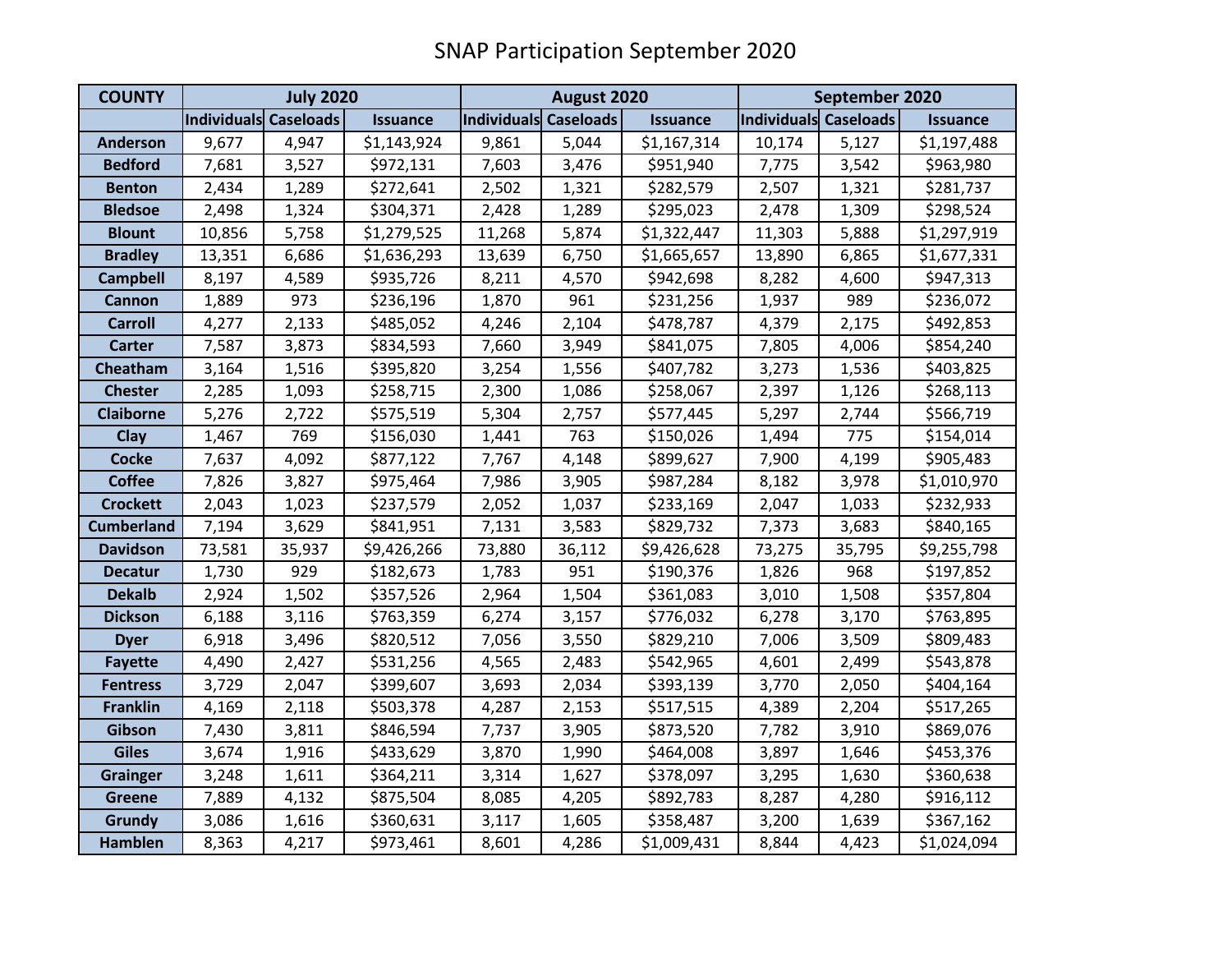|                   | <b>July 2020</b>      |        |                 | August 2020           |        |                 | September 2020        |        |                 |
|-------------------|-----------------------|--------|-----------------|-----------------------|--------|-----------------|-----------------------|--------|-----------------|
| <b>COUNTY</b>     | Individuals Caseloads |        | <b>Issuance</b> | Individuals Caseloads |        | <b>Issuance</b> | Individuals Caseloads |        | <b>Issuance</b> |
| <b>Hamilton</b>   | 41,198                | 21,373 | \$5,212,384     | 41,381                | 21,477 | \$5,229,746     | 41,978                | 21,681 | \$5,258,755     |
| <b>Hancock</b>    | 2,096                 | 1,132  | \$234,501       | 2,099                 | 1,121  | \$235,348       | 2,146                 | 1,132  | \$239,713       |
| <b>Hardeman</b>   | 4,483                 | 2,375  | \$514,850       | 4,448                 | 2,373  | \$511,346       | 4,561                 | 2,428  | \$513,677       |
| <b>Hardin</b>     | 4,623                 | 2,443  | \$516,282       | 4,628                 | 2,439  | \$514,348       | 4,756                 | 2,478  | \$528,132       |
| <b>Hawkins</b>    | 8,300                 | 4,130  | \$933,592       | 8,481                 | 4,191  | \$952,649       | 8,654                 | 4,246  | \$957,899       |
| Haywood           | 3,770                 | 2,035  | \$416,670       | 3,737                 | 2,016  | \$415,730       | 3,898                 | 2,098  | \$425,659       |
| <b>Henderson</b>  | 4,286                 | 2,196  | \$483,872       | 4,280                 | 2,176  | \$477,175       | 4,432                 | 2,220  | \$492,325       |
| <b>Henry</b>      | 5,087                 | 2,531  | \$591,941       | 5,029                 | 2,521  | \$580,397       | 5,225                 | 2,617  | \$602,878       |
| <b>Hickman</b>    | 3,260                 | 1,658  | \$386,938       | 3,333                 | 1,685  | \$389,350       | 3,391                 | 1,699  | \$389,017       |
| <b>Houston</b>    | 1,146                 | 559    | \$130,963       | 1,185                 | 570    | \$133,808       | 1,203                 | 587    | \$136,343       |
| <b>Humphreys</b>  | 2,267                 | 1,134  | \$267,025       | 2,238                 | 1,115  | \$265,924       | 2,311                 | 1,142  | \$273,035       |
| <b>Jackson</b>    | 1,902                 | 1,034  | \$215,464       | 1,865                 | 1,016  | \$210,261       | 1,962                 | 1,058  | \$218,636       |
| <b>Jefferson</b>  | 6,005                 | 3,097  | \$684,650       | 6,138                 | 3,158  | \$695,894       | 6,319                 | 3,215  | \$719,805       |
| Johnson           | 2,991                 | 1,625  | \$321,621       | 2,940                 | 1,620  | \$314,497       | 2,993                 | 1,632  | \$316,679       |
| <b>Knox</b>       | 43,976                | 23,103 | \$5,375,461     | 44,299                | 23,278 | \$5,422,046     | 45,108                | 23,515 | \$5,443,367     |
| Lake              | 1,605                 | 919    | \$189,076       | 1,661                 | 933    | \$196,175       | 1,671                 | 937    | \$190,629       |
| Lauderdale        | 5,349                 | 2,808  | \$624,250       | 5,350                 | 2,767  | \$629,524       | 5,361                 | 2,789  | \$625,906       |
| <b>Lawrence</b>   | 5,324                 | 2,687  | \$592,076       | 5,414                 | 2,718  | \$603,010       | 5,635                 | 2,781  | \$629,697       |
| Lewis             | 1,828                 | 929    | \$201,013       | 1,801                 | 919    | \$196,516       | 1,825                 | 921    | \$197,623       |
| Lincoln           | 4,742                 | 2,254  | \$555,288       | 4,737                 | 2,240  | \$547,025       | 4,847                 | 2,284  | \$560,790       |
| Loudon            | 3,914                 | 1,957  | \$451,887       | 4,100                 | 2,012  | \$469,497       | 4,105                 | 2,013  | \$472,095       |
| <b>Macon</b>      | 4,301                 | 2,076  | \$523,994       | 4,249                 | 2,043  | \$514,812       | 4,304                 | 2,062  | \$511,591       |
| <b>Madison</b>    | 15,256                | 7,687  | \$1,839,033     | 15,548                | 7,781  | \$1,871,480     | 15,577                | 7,792  | \$1,855,212     |
| <b>Marion</b>     | 4,355                 | 2,183  | \$535,926       | 4,438                 | 2,219  | \$550,777       | 4,513                 | 2,244  | \$552,032       |
| <b>Marshall</b>   | 3,491                 | 1,683  | \$418,162       | 3,549                 | 1,698  | \$424,207       | 3,614                 | 1,723  | \$430,595       |
| <b>Maury</b>      | 8,563                 | 4,313  | \$1,064,262     | 9,168                 | 4,535  | \$1,147,926     | 9,244                 | 4,540  | \$1,133,319     |
| <b>Meigs</b>      | 2,111                 | 1,081  | \$255,601       | 2,103                 | 1,083  | \$257,472       | 2,119                 | 1,096  | \$257,254       |
| <b>Monroe</b>     | 6,387                 | 3,220  | \$713,782       | 6,565                 | 3,281  | \$742,190       | 6,689                 | 3,349  | \$757,951       |
| <b>Montgomery</b> | 21,236                | 9,606  | \$2,664,843     | 21,856                | 9,872  | \$2,748,268     | 22,305                | 9,991  | \$2,786,739     |
| <b>Moore</b>      | 440                   | 214    | \$52,505        | 452                   | 226    | \$53,503        | 482                   | 236    | \$56,230        |
| <b>Morgan</b>     | 3,125                 | 1,563  | \$351,286       | 3,118                 | 1,555  | \$351,067       | 3,163                 | 1,586  | \$349,842       |
| <b>McMinn</b>     | 7,314                 | 3,672  | \$881,792       | 7,410                 | 3,708  | \$894,915       | 7,646                 | 3,810  | \$925,335       |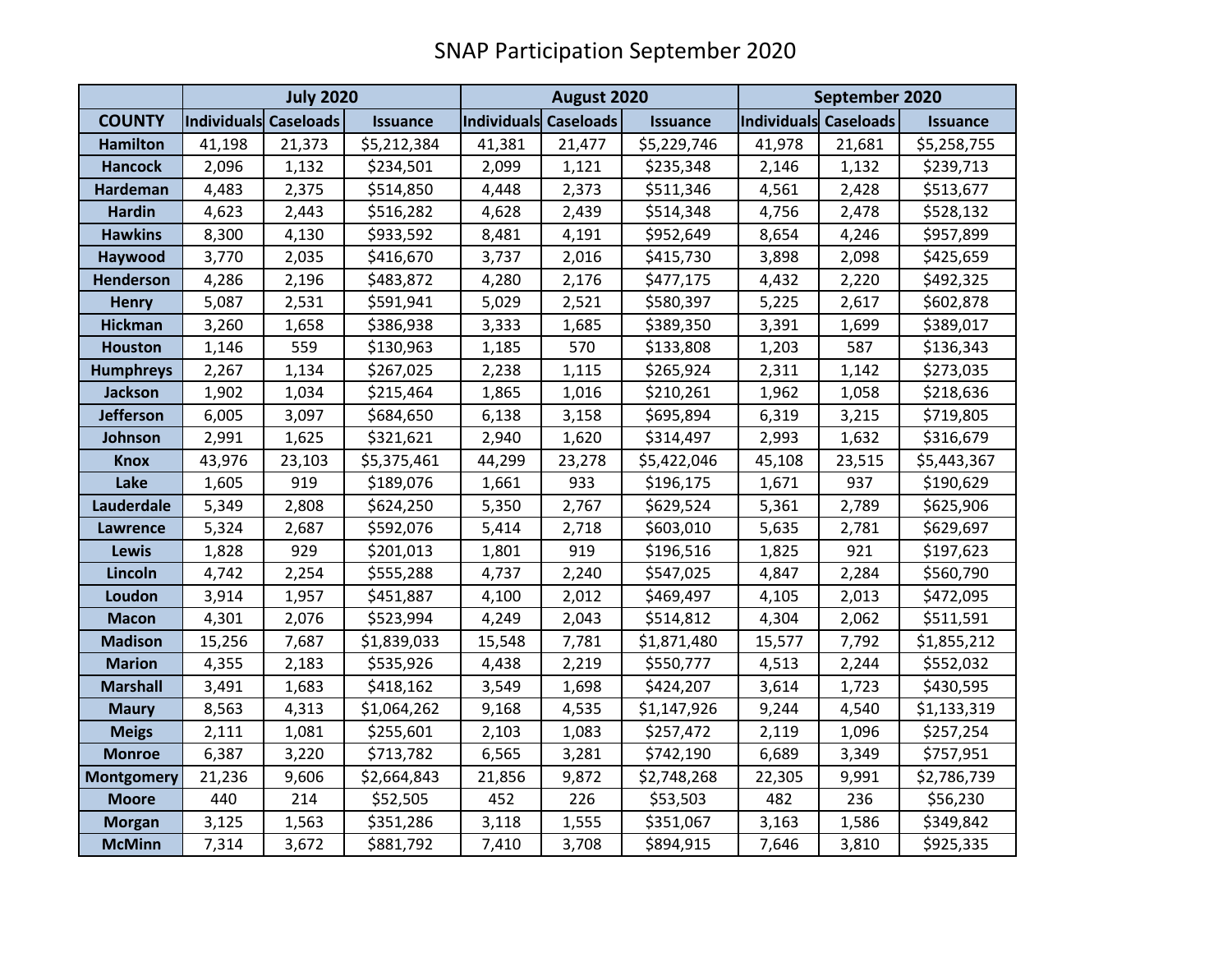| <b>COUNTY</b>     | <b>July 2020</b>      |         |                 | August 2020           |         |                 | September 2020        |         |                 |
|-------------------|-----------------------|---------|-----------------|-----------------------|---------|-----------------|-----------------------|---------|-----------------|
|                   | Individuals Caseloads |         | <b>Issuance</b> | Individuals Caseloads |         | <b>Issuance</b> | Individuals Caseloads |         | <b>Issuance</b> |
| <b>McNairy</b>    | 4,198                 | 2,292   | \$464,115       | 4,179                 | 2,266   | \$464,775       | 4,193                 | 2,298   | \$462,486       |
| <b>Obion</b>      | 4,795                 | 2,423   | \$557,234       | 4,816                 | 2,437   | \$558,504       | 4,808                 | 2,434   | \$548,452       |
| <b>Overton</b>    | 2,903                 | 1,547   | \$323,157       | 2,959                 | 1,555   | \$331,325       | 2,930                 | 1,541   | \$320,862       |
| <b>Perry</b>      | 1,217                 | 588     | \$134,983       | 1,238                 | 604     | \$137,670       | 1,257                 | 611     | \$139,861       |
| <b>Pickett</b>    | 764                   | 400     | \$79,092        | 744                   | 398     | \$77,302        | 740                   | 398     | \$77,156        |
| <b>Polk</b>       | 2,340                 | 1,194   | \$266,206       | 2,369                 | 1,197   | \$271,459       | 2,334                 | 1,191   | \$263,999       |
| Putnam            | 9,102                 | 4,671   | \$1,080,442     | 9,066                 | 4,673   | \$1,081,374     | 9,168                 | 4,691   | \$1,083,296     |
| Rhea              | 5,647                 | 2,834   | \$689,094       | 5,720                 | 2,863   | \$698,370       | 5,755                 | 2,881   | \$695,238       |
| Roane             | 6,494                 | 3,310   | \$765,481       | 6,589                 | 3,309   | \$772,310       | 6,753                 | 3,396   | \$785,206       |
| Robertson         | 7,201                 | 3,363   | \$902,009       | 7,261                 | 3,405   | \$907,329       | 7,365                 | 3,444   | \$912,932       |
| <b>Rutherford</b> | 24,343                | 10,908  | \$3,109,605     | 24,312                | 10,859  | \$3,078,478     | 24,666                | 10,931  | \$3,096,402     |
| <b>Scott</b>      | 5,717                 | 2,948   | \$653,820       | 5,782                 | 2,973   | \$658,528       | 5,835                 | 2,986   | \$659,805       |
| Sequatchie        | 2,817                 | 1,411   | \$341,647       | 2,792                 | 1,407   | \$339,132       | 2,897                 | 1,425   | \$348,822       |
| <b>Sevier</b>     | 8,036                 | 4,099   | \$939,476       | 8,376                 | 4,224   | \$971,727       | 8,509                 | 4,254   | \$974,346       |
| <b>Shelby</b>     | 187,547               | 90,897  | \$24,571,927    | 188,259               | 91,448  | \$24,590,322    | 189,193               | 91,636  | \$24,657,648    |
| <b>Smith</b>      | 2,291                 | 1,144   | \$281,502       | 2,317                 | 1,150   | \$279,041       | 2,316                 | 1,156   | \$273,847       |
| <b>Stewart</b>    | 1,650                 | 754     | \$188,115       | 1,606                 | 734     | \$180,149       | 1,653                 | 761     | \$186,097       |
| <b>Sullivan</b>   | 19,471                | 10,054  | \$2,252,350     | 19,928                | 10,280  | \$2,314,409     | 20,418                | 10,432  | \$2,335,499     |
| <b>Sumner</b>     | 14,081                | 6,622   | \$1,785,795     | 14,297                | 6,660   | \$1,795,861     | 14,481                | 6,709   | \$1,798,251     |
| <b>Tipton</b>     | 7,868                 | 3,878   | \$960,956       | 7,967                 | 3,910   | \$971,575       | 8,002                 | 3,926   | \$964,255       |
| <b>Trousdale</b>  | 1,170                 | 596     | \$146,082       | 1,160                 | 582     | \$140,224       | 1,177                 | 588     | \$139,121       |
| <b>Unicoi</b>     | 2,274                 | 1,233   | \$243,291       | 2,349                 | 1,279   | \$247,855       | 2,425                 | 1,306   | \$259,314       |
| <b>Union</b>      | 3,414                 | 1,639   | \$376,071       | 3,427                 | 1,653   | \$372,332       | 3,501                 | 1,682   | \$378,051       |
| <b>Van Buren</b>  | 835                   | 426     | \$91,576        | 850                   | 435     | \$92,229        | 858                   | 431     | \$89,846        |
| Warren            | 6,815                 | 3,370   | \$818,254       | 6,684                 | 3,328   | \$798,118       | 6,947                 | 3,438   | \$822,626       |
| Washington        | 13,123                | 6,988   | \$1,578,956     | 13,332                | 7,142   | \$1,600,312     | 13,596                | 7,237   | \$1,610,326     |
| <b>Wayne</b>      | 1,847                 | 1,004   | \$196,510       | 1,909                 | 1,035   | \$206,273       | 1,981                 | 1,078   | \$212,374       |
| <b>Weakley</b>    | 4,359                 | 2,275   | \$493,939       | 4,357                 | 2,277   | \$494,951       | 4,430                 | 2,293   | \$500,291       |
| <b>White</b>      | 4,008                 | 1,984   | \$461,023       | 3,950                 | 1,960   | \$448,631       | 4,085                 | 2,017   | \$457,444       |
| <b>Williamson</b> | 3,968                 | 1,870   | \$493,052       | 3,852                 | 1,828   | \$470,544       | 3,948                 | 1,866   | \$481,749       |
| <b>Wilson</b>     | 9,083                 | 3,816   | \$1,190,083     | 9,289                 | 4,529   | \$1,207,623     | 9,208                 | 4,506   | \$1,179,674     |
| <b>Total</b>      | 846,867               | 422,460 | \$103,894,092   | 855,085               | 426,481 | \$104,640,797   | 865,419               | 429,572 | \$104,994,312   |